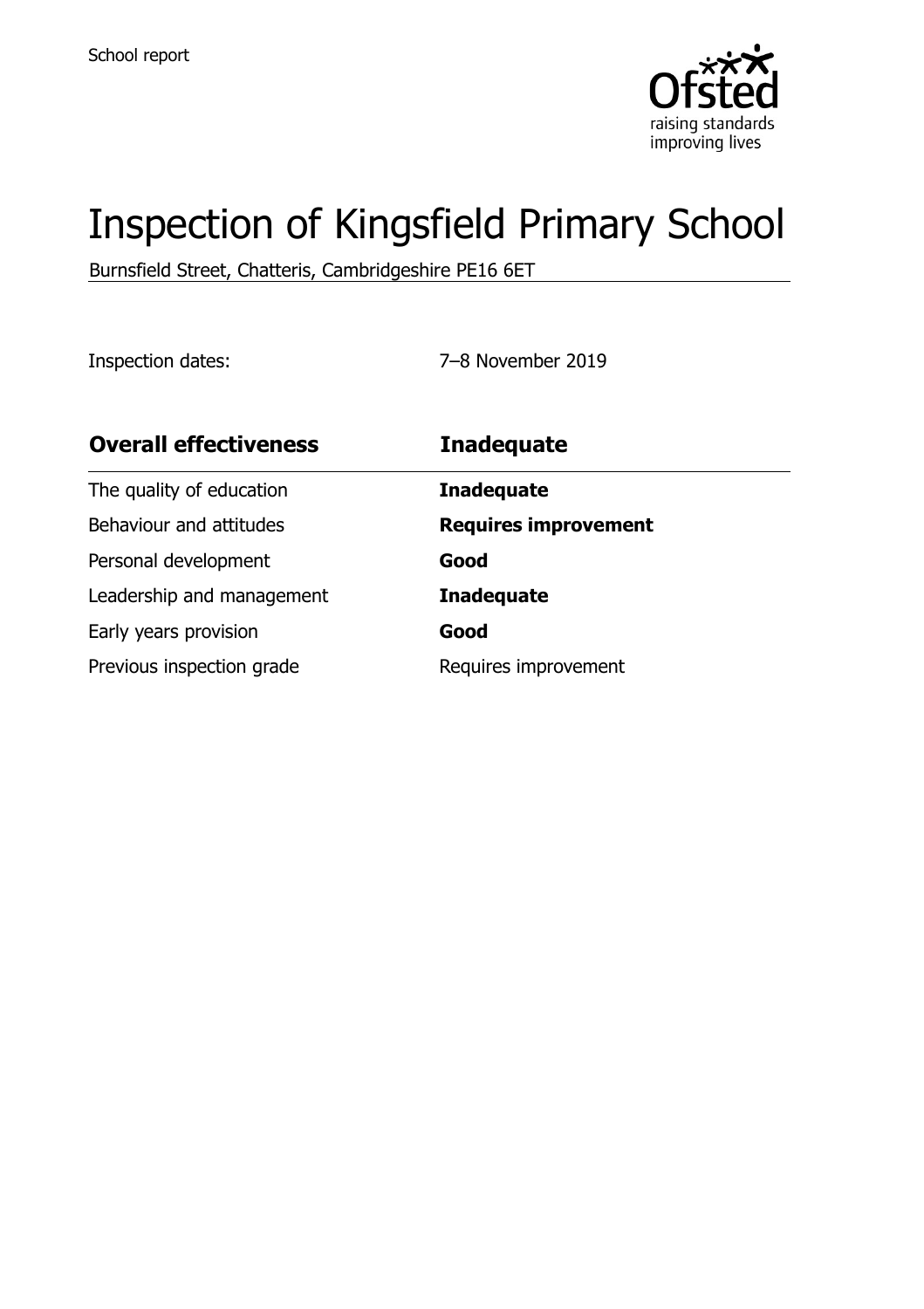

## **What is it like to attend this school?**

Children who attend Nursery and Reception get off to a good start. They are well looked after and achieve well. Children are given lots of opportunities in an interesting environment which supports their learning. The staff are skilled and know how to help children to develop. Children in the early years clearly enjoy their time at school and learn well. But this is not always the case for pupils in other areas of the school.

Pupils in key stages 1 and 2 are not making enough progress in reading, writing or mathematics. The quality of education is not good enough for pupils to do well enough.

Children learn to read quickly when they start school. This does not continue into key stage 1, where many pupils are unable to read as well as they should. Books are not well matched to pupils' abilities and, therefore, some pupils struggle with text that is too hard for them. By key stage 2, too many pupils are unable to read fluently and this hinders their learning.

Since the headteacher joined the school in 2017, she has made many improvements to promote pupils' personal development. Pupils enjoy their trips and visits. Pupils are cared for well and want to learn. Most pupils attend school regularly.

Pupils are polite to adults and each other around school, holding doors open and saying, 'Good morning.' Pupils say, 'We should value everyone, no matter who they are.'

Pupils say that bullying is not a problem. Younger pupils say that behaviour is good but some older pupils are concerned about the behaviour of their classmates at playtime and are not sure that adults deal with issues consistently well. Leaders are working on improving behaviour but improvements are not as effective as they could be.

#### **What does the school do well and what does it need to do better?**

The Active Learning Trust (the trust), governors and school leaders have failed to ensure that progress has been made since the last inspection. They have not had a systematic approach to addressing the areas for improvement that were previously identified. The trust and governors have not been rigorous enough when holding school leaders to account for improving the quality of education.

Leaders have not designed a well-planned curriculum to help pupils develop their knowledge in the range of subjects they study. There is not a clear, consistent approach for pupils to develop and practise their skills and knowledge. Therefore, learning is not always consolidated.

Many of the subject leaders are new to their roles. They have not been given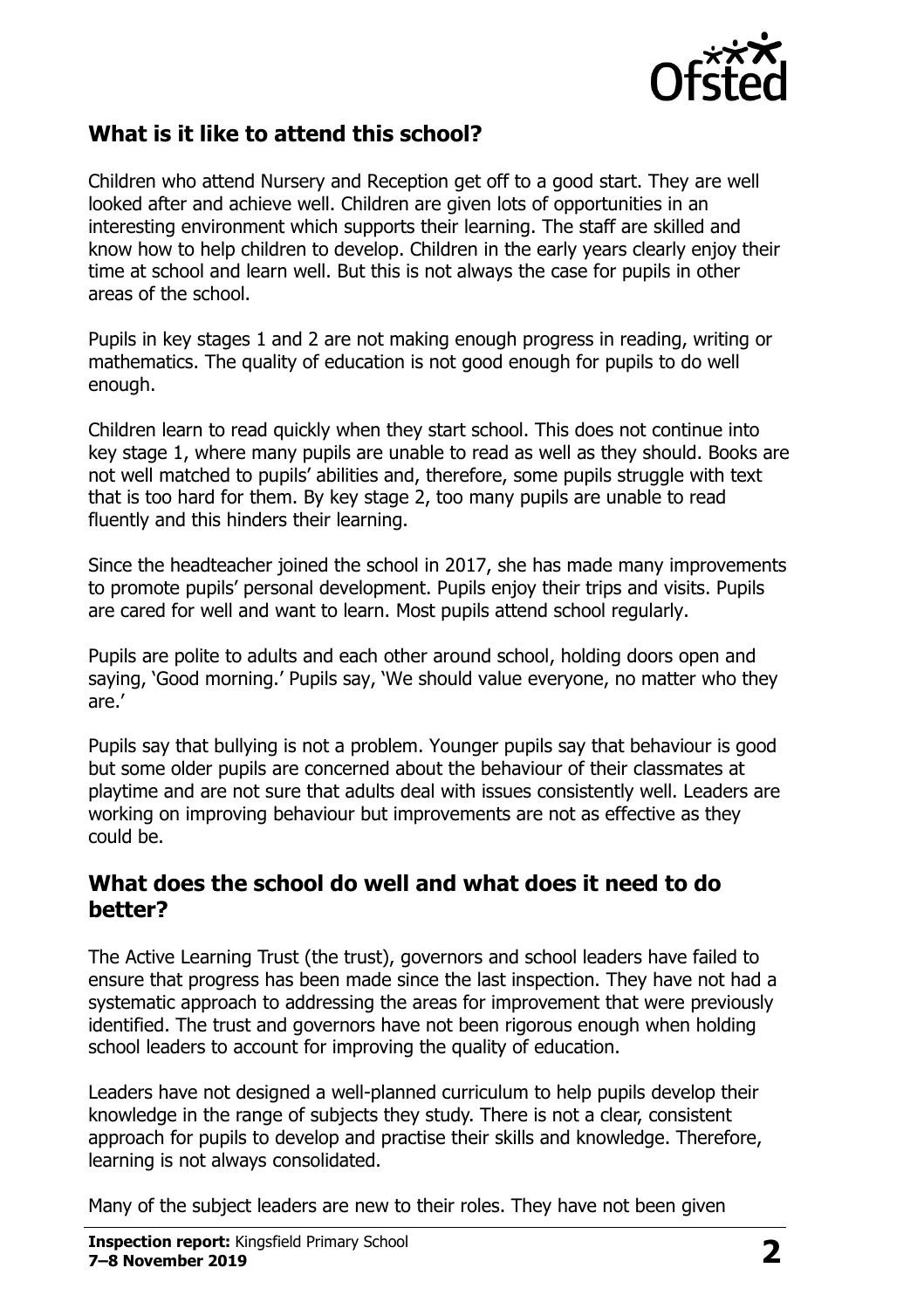

enough support and training to be able to lead their subjects well. They do not have a clear understanding of how well pupils are learning or what pupils need to do to make progress.

Since the previous inspection, pupils have not achieved well in their tests at the end of key stages. The achievement of pupils has been in the bottom 20% of all schools nationally in reading and mathematics. Pupils' workbooks show that they are still not provided with a carefully considered curriculum which helps them build knowledge and understanding in reading, writing and mathematics so that they can achieve as well as possible. The impact of leaders' work to improve the quality of education is not clear. Pupils are not prepared well enough for the demands of secondary school.

In writing and mathematics, too many pupils find the work either too hard or too easy. Leaders have implemented their chosen teaching systems in English and mathematics. Teachers in key stages 1 and 2 are not using the information they have about pupils' previous learning. Teaching does not enable pupils to learn and remember information well enough.

Leaders have undertaken a great deal of work to improve the support that individual pupils with special educational needs and/or disabilities (SEND) receive. Leaders provide advice and guidance for teachers and support staff but this is not helping pupils with very significant educational or behavioural needs well enough. There is not enough being done to ensure that pupils with SEND can learn effectively in all subjects.

Some pupils do not engage in their learning and end up misbehaving or distracting others in lessons.

Children in Reception and Nursery do well. They have a good start to their education. The early years leader knows exactly what the children need to learn. She considers the needs of the children and their own interests. Staff have the skills to ensure that children learn well, and they enjoy their time at school. Children quickly learn how to read using phonics. They read well for their stage of development and are ready for Year 1.

The headteacher has made the personal development of pupils one of her main aims. She is adamant that pupils should be given every opportunity to understand life in the wider world. The headteacher is enabling pupils to have a range of enrichment experiences to develop an understanding of diversity, faith and culture.

There has been a drive to ensure that pupils have opportunities to develop skills which interest them. Some pupils, including pupils in receipt of the pupil premium funding, are now having individual music tuition. There is also a range of clubs supporting pupils' interests, such as craft, scrap-booking and the 'Christmas Club'. All of these are well attended.

Pupils learn about physical and mental health. They know what makes a healthy diet. There are a wide range of sports clubs, for example tag rugby, which are well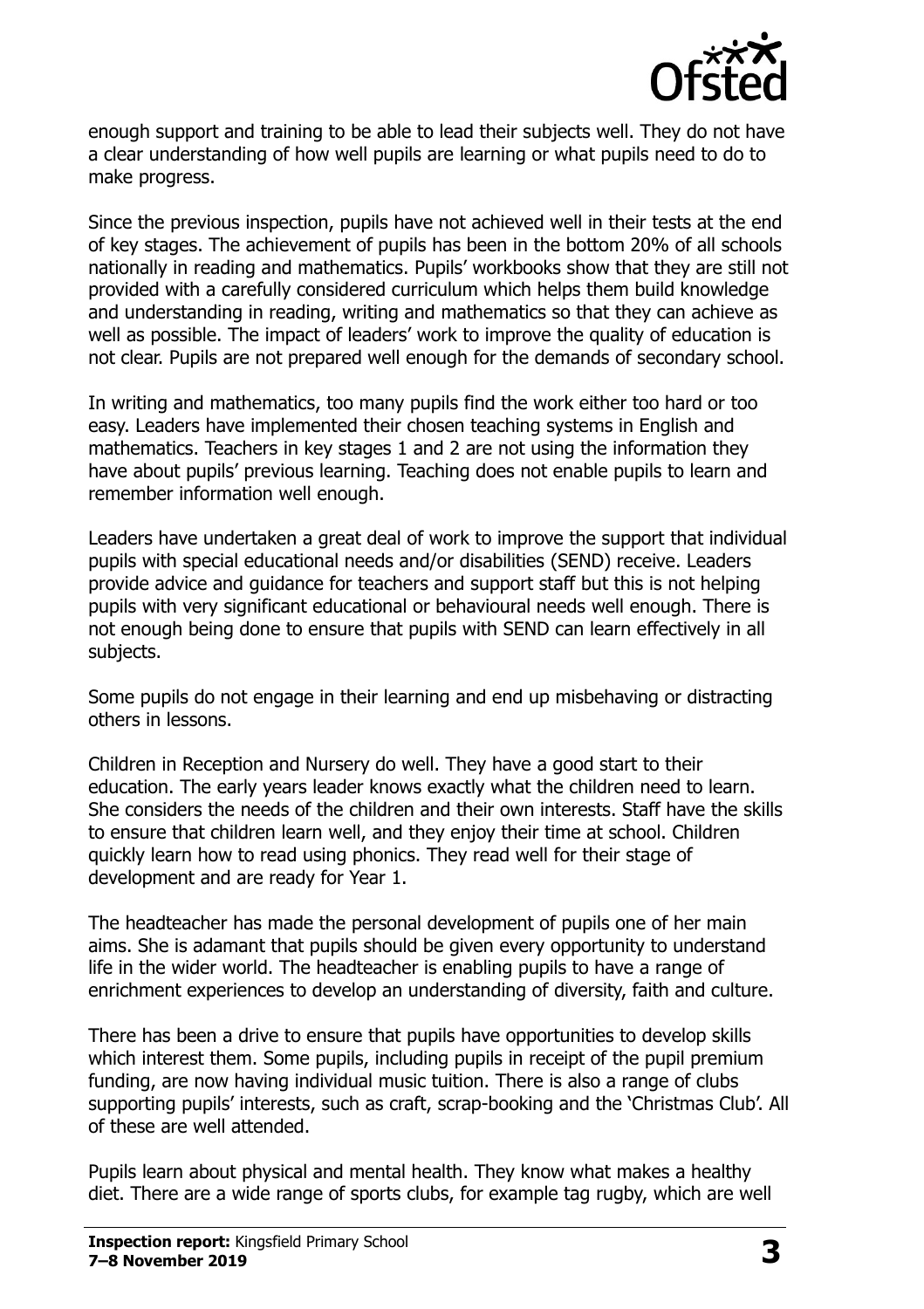

attended.

Pupils speak informatively about current affairs and what is shown in the news. Pupils learn about their rights and responsibilities. They enjoy their special roles, including Year 6 lunchtime playground leaders who support activities.

## **Safeguarding**

The arrangements for safeguarding are effective.

Leaders ensure that safeguarding throughout the school is a priority. The designated safeguarding lead is relentless in seeking appropriate help and support for children and families.

Safeguarding procedures are thorough and are regularly checked by the local governing body. The safeguarding team has a good oversight of the school and the wider community. Staff have a clear understanding of the needs of pupils within their care. They are vigilant and can act swiftly if concerns are raised.

## **What does the school need to do to improve?**

## **(Information for the school and appropriate authority)**

- The trust has failed to ensure that the school's work to improve is effective and timely. It has not been robust in holding leaders to account for the progress and attainment of pupils across the school. The support and challenge for school leaders must be more rigorous so that pupils can learn, achieve more and be better prepared for the next stage of their education.
- $\blacksquare$  The quality of the curriculum is weak. Leaders have not planned the curriculum well. They have not focused on ensuring that pupils develop the most important skills and knowledge across a range of subjects. Leaders now have plans. They need to implement these plans and check that the taught curriculum closely matches their intentions. They need to ensure that more pupils gain sufficient knowledge and skills in a wide range of subjects.
- Subject leadership is weak. Leaders are unclear about how to improve pupils' learning in their subjects. This is preventing the school from developing further. The trust must ensure that curriculum leaders are well trained and have clear steps to improve learning in their subjects.
- School leaders do not have a well-considered approach to school improvement. The quality of pupils' learning is not improving swiftly enough. Leaders need to identify the key areas to improve the quality of education and, consequently, pupils' achievement.
- $\blacksquare$  Teachers in key stages 1 and 2 are not trained well enough to ensure that they plan learning effectively so that pupils learn coherently and well. Leaders need to make sure that their assessment system is effectively used throughout the whole school.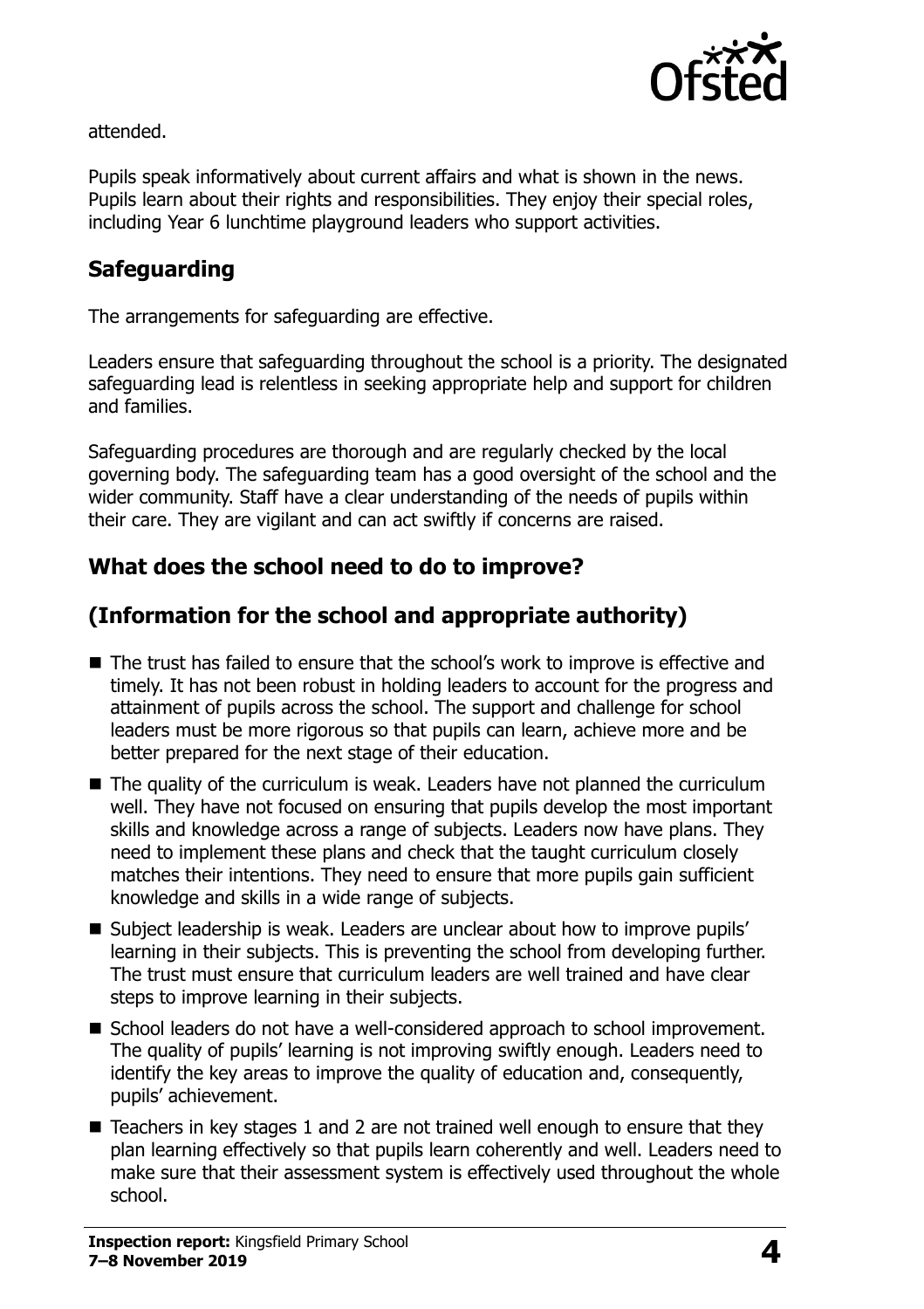

- Although governors are determined to improve the school, they do not systematically hold leaders to account for the quality of education. They need to review their own processes and procedures so that they better monitor the impact of school improvement. They must make sure that leaders are tackling weaknesses in the education of its pupils.
- Leaders have not been effective in supporting the educational or behavioural needs of some pupils with SEND. Leaders need to be persistent in tackling some specific incidents of poor behaviour from a small number of key stage 2 pupils during more unstructured times.
- Some pupils are easily distracted from their learning. Leaders must make sure that incidents of low-level disruption are reduced. They need to train teachers to develop consistency and coherence in behaviour management.
- $\blacksquare$  It is recommended that the school should not appoint newly qualified teachers.

### **How can I feed back my views?**

You can use [Ofsted Parent View](http://parentview.ofsted.gov.uk/) to give Ofsted your opinion on your child's school, or to find out what other parents and carers think. We use Ofsted Parent View information when deciding which schools to inspect, when to inspect them and as part of their inspection.

The Department for Education has further quidance on how to complain about a school.

If you are the provider and you are not happy with the inspection or the report, you can [complain to Ofsted.](http://www.gov.uk/complain-ofsted-report)

#### **Further information**

You can search for [published performance information](http://www.compare-school-performance.service.gov.uk/) about the school.

In the report, '[disadvantaged pupils](http://www.gov.uk/guidance/pupil-premium-information-for-schools-and-alternative-provision-settings)' refers to those pupils who attract government pupil premium funding: pupils claiming free school meals at any point in the last six years and pupils in care or who left care through adoption or another formal route.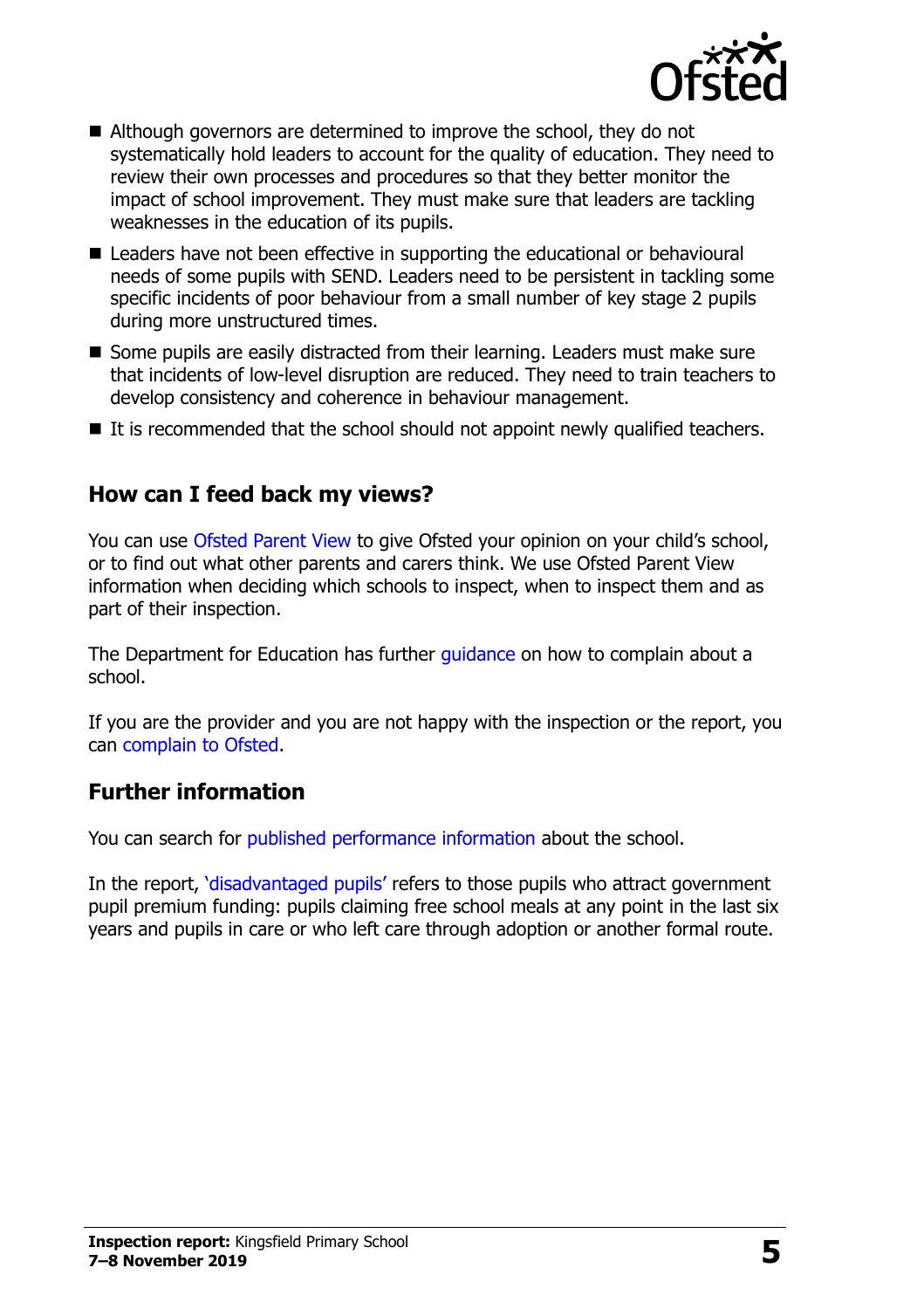

## **School details**

| Unique reference number             | 140888                      |  |
|-------------------------------------|-----------------------------|--|
| <b>Local authority</b>              | Cambridgeshire              |  |
| <b>Inspection number</b>            | 10110209                    |  |
| <b>Type of school</b>               | Primary                     |  |
| <b>School category</b>              | Academy sponsor-led         |  |
| Age range of pupils                 | 2 to 11                     |  |
| <b>Gender of pupils</b>             | Mixed                       |  |
| Number of pupils on the school roll | 470                         |  |
| <b>Appropriate authority</b>        | Board of trustees           |  |
| <b>Chair of board of trustees</b>   | <b>Bob Dool</b>             |  |
| <b>Headteacher</b>                  | Sian Pritchard              |  |
| Website                             | www.kingsfieldprimary.co.uk |  |
| Date of previous inspection         | 4-5 July 2017               |  |

## **Information about this school**

- A new headteacher joined the school in September 2017. The school underwent a restructuring of the leadership team and now has an executive headteacher and two assistant headteachers.
- In the academic year 2018/19, the school had five newly qualified teachers. It now has two newly qualified teachers.
- Early years provision comprises a pre-nursery class for two-year-old children who attend part-time, a Nursery class for three-year-olds who attend part-time or fulltime and one Reception class for four- and five-year-olds who all attend full-time.

## **Information about this inspection**

We carried out this inspection under section 5 of the Education Act 2005.

In accordance with section 44(1) of the Education Act 2005, Her Majesty's Chief Inspector is of the opinion that this school requires special measures because it is failing to give its pupils an acceptable standard of education and the persons responsible for leading, managing or governing the school are not demonstrating the capacity to secure the necessary improvement in the school.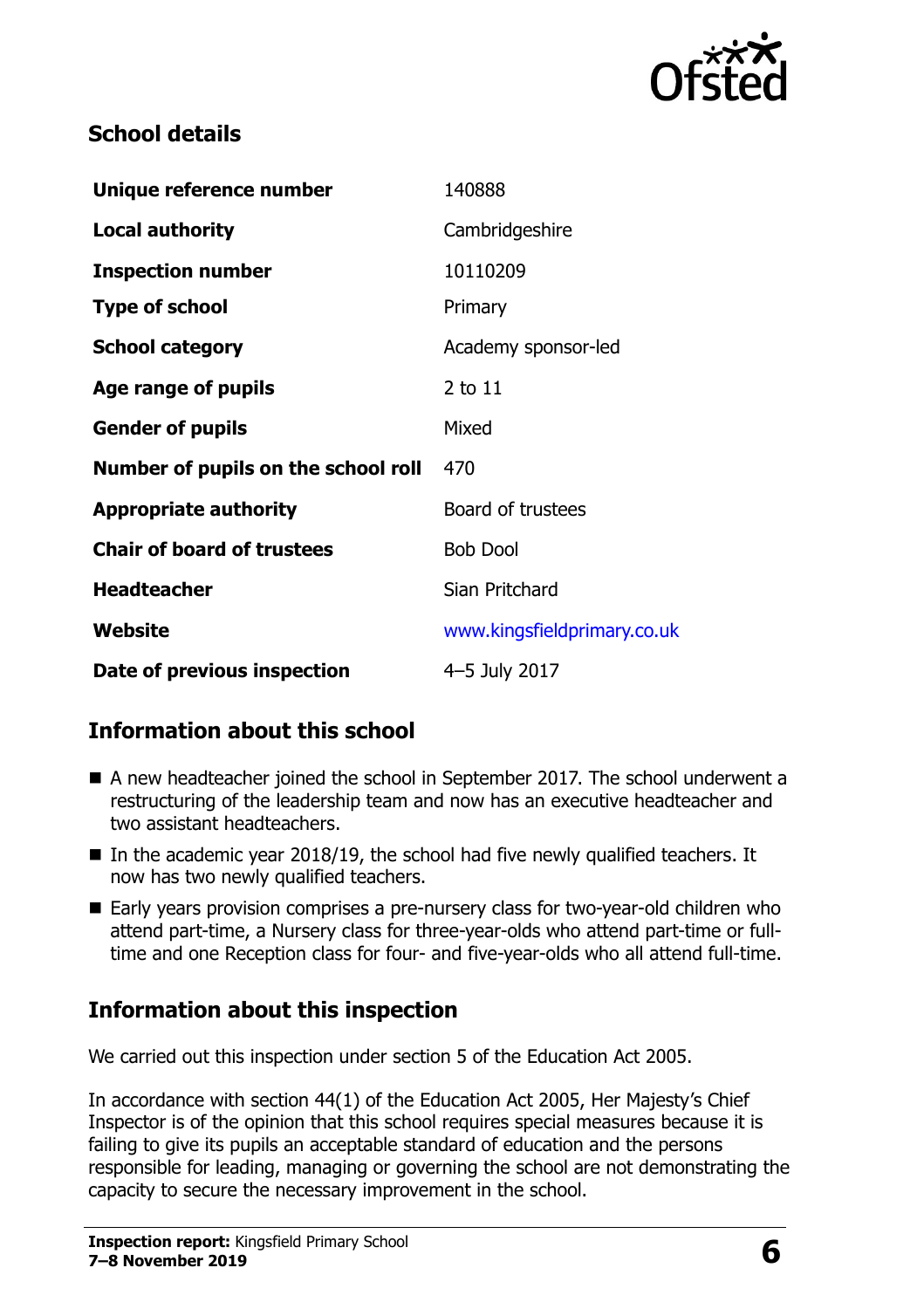

- We met with the headteacher, four members of the local governing board and two members of the academy trust. We also met with curriculum and phase leaders.
- We did deep dives in these subjects: reading, mathematics, writing and geography. We met with curriculum leaders and teachers, visited lessons (some jointly with the executive headteacher and subject leaders), looked at a range of work, spoke to pupils about their learning and heard pupils reading.
- We considered a range of documentation provided by the school. We looked at the school's website, school policies, curriculum documents, SEND records and published information about pupils' performance.
- To consider the effectiveness of safeguarding, we reviewed training records, child protection information and checks that leaders make on staff prior to appointment. We met with leaders who are responsible for safeguarding pupils. We spoke with staff and pupils regarding safety.
- We talked to pupils about their learning and experiences at school and visited the breakfast club and nurture provision.
- We considered the 34 responses to Parent View and the 35 free-text responses. One inspector spoke to parents and carers informally on the playground. We considered the 12 responses to Ofsted's staff questionnaire. There were no responses to Ofsted's pupil questionnaire.

#### **Inspection team**

| Samantha Stewart, lead inspector | Ofsted Inspector |
|----------------------------------|------------------|
| Rachael Judd                     | Ofsted Inspector |
| Joanna Pedlow                    | Ofsted Inspector |